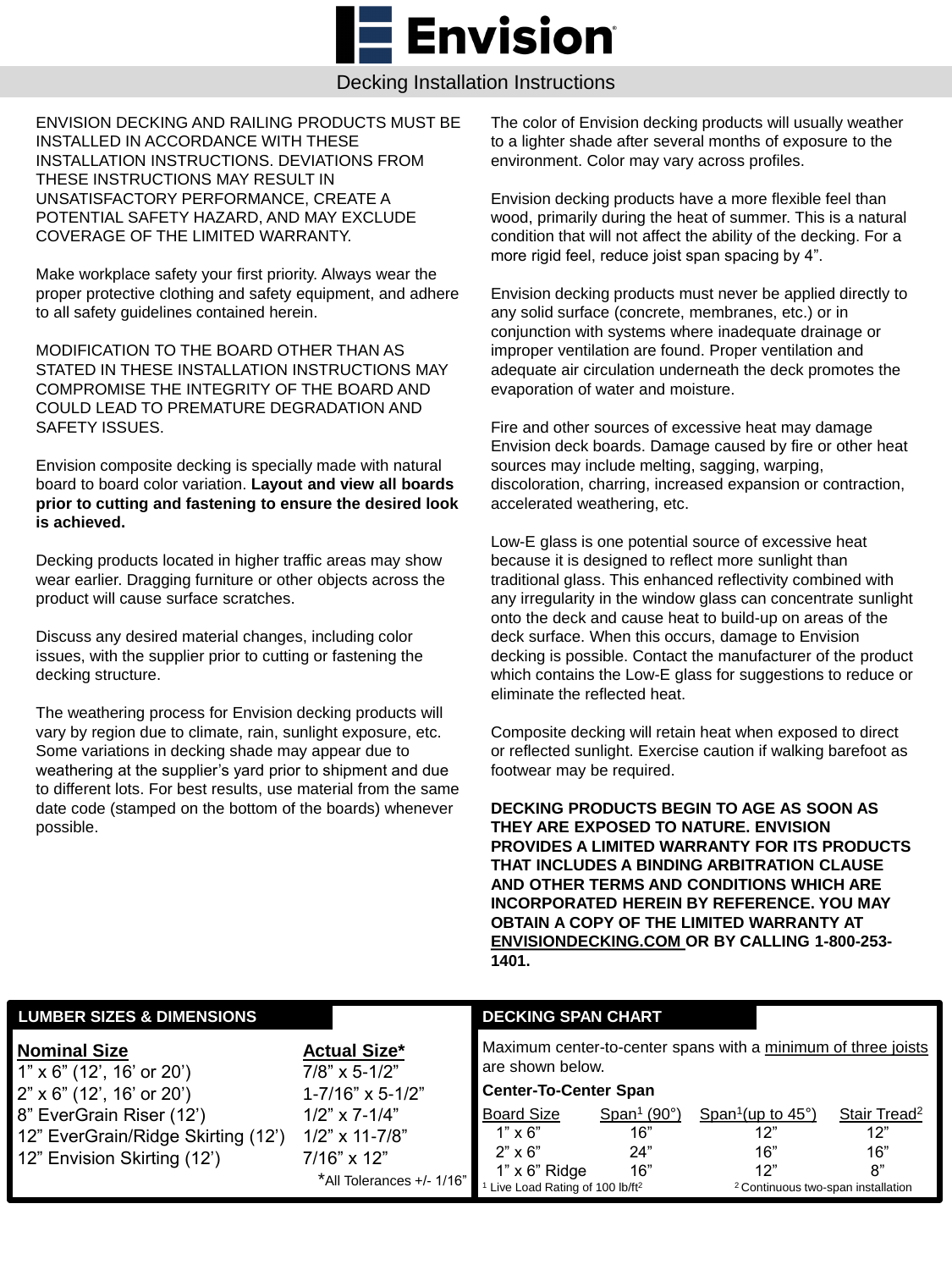#### **Square Edge Fastening**

Square edge decking products can be fastened by composite screws or one of many compatible square edge hidden fastening systems available. Installation instructions of the chosen manufacturer must be followed.

Envision Composite Deck Screws are color matched and designed for use with Envision square edge decking products. When using composite deck screws, nominal 1" thick boards require a minimum #10 – 2 1/2" or longer screw for fastening. Nominal 2" thick boards require a minimum #10 – 2 3/4" or longer screw for fastening.

**PRE-DRILLING** To avoid splitting and cracking, pre-drilling the fastener holes is recommended near ends of the boards on Envision decking. The drill bit diameter should be the same diameter as the fastener shank.

The EverClip Hidden Fastening System instructions are available at [www.EnvisionDecking.com](http://www.envisiondecking.com/). The first and last grooved edge deck board should be face-fastened when using a compatible grooved edge hidden fastening system. Fasteners must be spaced so that no part of the fastener is within 3/4" from the end of the board and 1-3/8" from the edge of the board.

**PLACEMENT** Do not overdrive fasteners. Fasteners should be installed flush with the board surface, no more than 1/16" below the surface of the board. Fasteners must be spaced so that no part of the fastener is within 3/4" from the end of the board and 1" from the edge of the board on square edge profiles. Decking must be fastened at every joist perpendicular to the deck surface. Two fasteners are required at the end of the board. Make sure joists are level.

**SCREW ORIENTATION** Install fasteners perpendicular to board surface. Do not "toe-nail" or "toe-screw."







**Grooved Profile** 





### **Grooved Edge Fastening**

Grooved edge decking products can be fastened by the EverClip Hidden Fastening System or one of many grooved edge hidden fastening systems available. The chosen fastener manufacturer's installation instructions must be followed.

### **Skirting**

Envision skirting must be fastened with three evenly spaced fasteners every 8" on a solid surface.

### **FASTENING**

#### Decking Installation Instructions

**Envision** 

ENVISION DECKING PRODUCTS ARE NON-STRUCTURAL CONSTRUCTION PRODUCTS. THEREFORE, THE DECKING PRODUCTS MUST NOT BE USED AS A STRUCTURAL MEMBER; INCLUDING JOISTS, LOAD BEARING COLUMNS, STRINGERS OR BEAMS. DECKING MUST NOT BE CANTILEVERED (OVERHANG EDGE OF DECK) BECAUSE STRUCTURAL SUPPORT IS REQUIRED.

#### **DECKING SPAN GUIDELINES**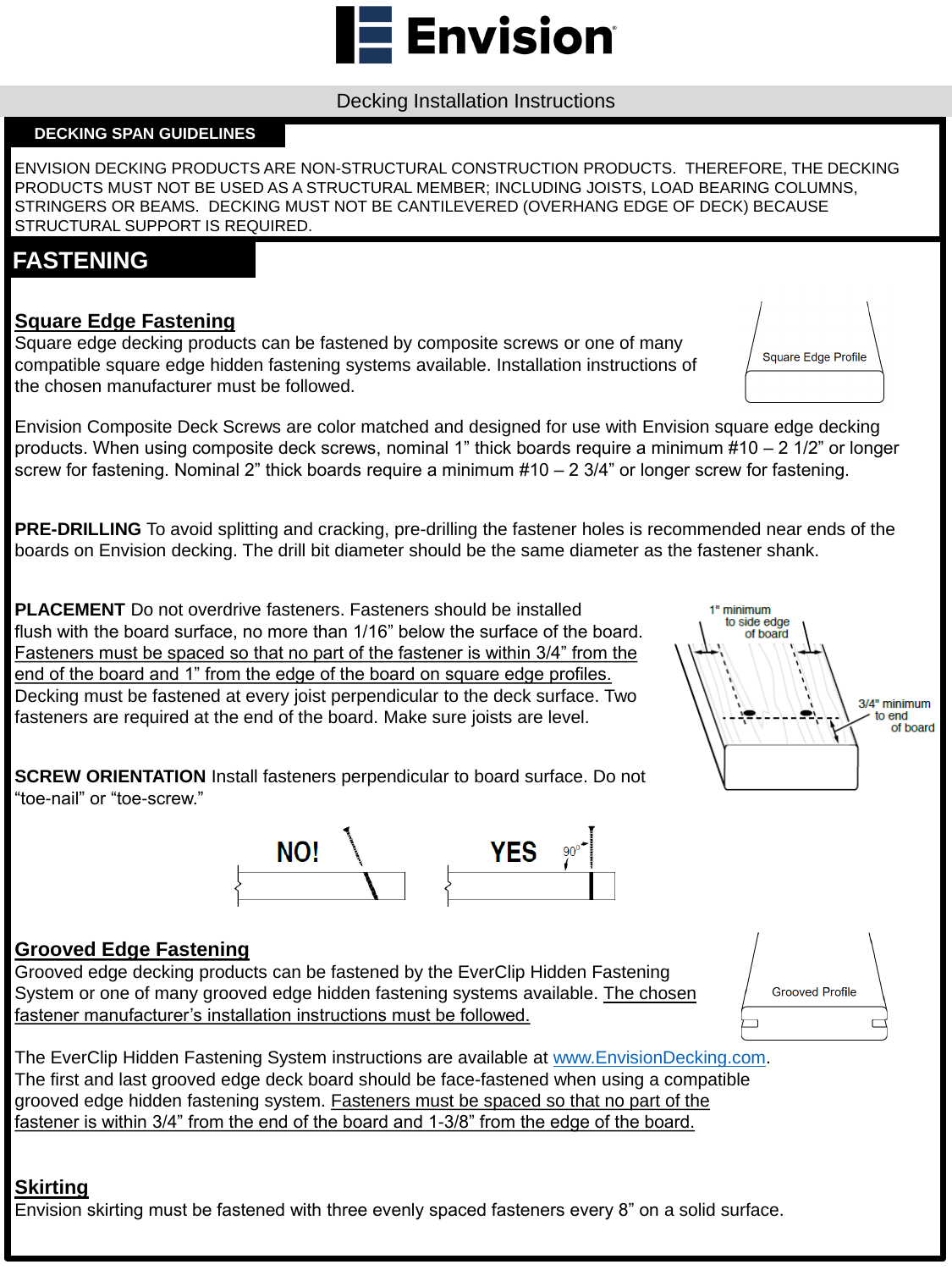When working with Envision decking products, saw blades and router bits with carbide tips are recommended. Saw blades must be sharp. The use of dull saw blades will result in damage to the outer layer of deck boards. For best results, use blades with two teeth per inch. To avoid clogging when drilling holes, frequently remove shavings by raising the drill bit out of the hole.

Modification to the board, other than as stated in these installation instructions (such as cutting to length, drilling fastener hole, etc.), may compromise the integrity of the board which could lead to premature degradation and safety issues.

## **CUTTING & DRILLING**

Envision decking and skirting products will expand and contract with changes in temperature. The amount of expansion and contraction will vary depending upon board size and temperature. Smaller boards will expand less and larger board sizes will expand more. When installing decking, side-to-side spacing must be a minimum of 1/8" between adjacent boards.

**STRING LINE** The use of a string line to align fasteners/boards is recommended to enhance the appearance of your finished deck. **(Do not use a chalk line.)**

End-to-end spacing between boards must be approximately 1/16" for every 20-degree increment of temperature difference between the temperature during installation and the maximum expected summertime temperature in your area. Butt joints of boards must be staggered. A sister joist must be utilized at the butt joint to provide a greater fastening area.

EXAMPLE: (See chart below for additional examples.)

80ºF at time of installation and a maximum expected summertime temperature of 100°F equals an end spacing of 1/16".

# **BOARD SPACING**



| <b>Temp at Install Max Temp</b> |                 | <b>End to End</b><br><b>Spacing</b> |
|---------------------------------|-----------------|-------------------------------------|
| $80^{\circ}$ F                  | $100^{\circ}$ F | 1/16"                               |
| $60^{\circ}$ F                  | $100^{\circ}$ F | 1/8"                                |
| $40^{\circ}$ F                  | $100^{\circ}$ F | 3/16"                               |

**FASTENER DEPTH** Do not drive fasteners more than 1/16" below the surface of the deck board. Be sure to find the proper clutch setting on your fastening device.

# **ADDITIONAL FASTENING TIPS**



#### Decking Installation Instructions